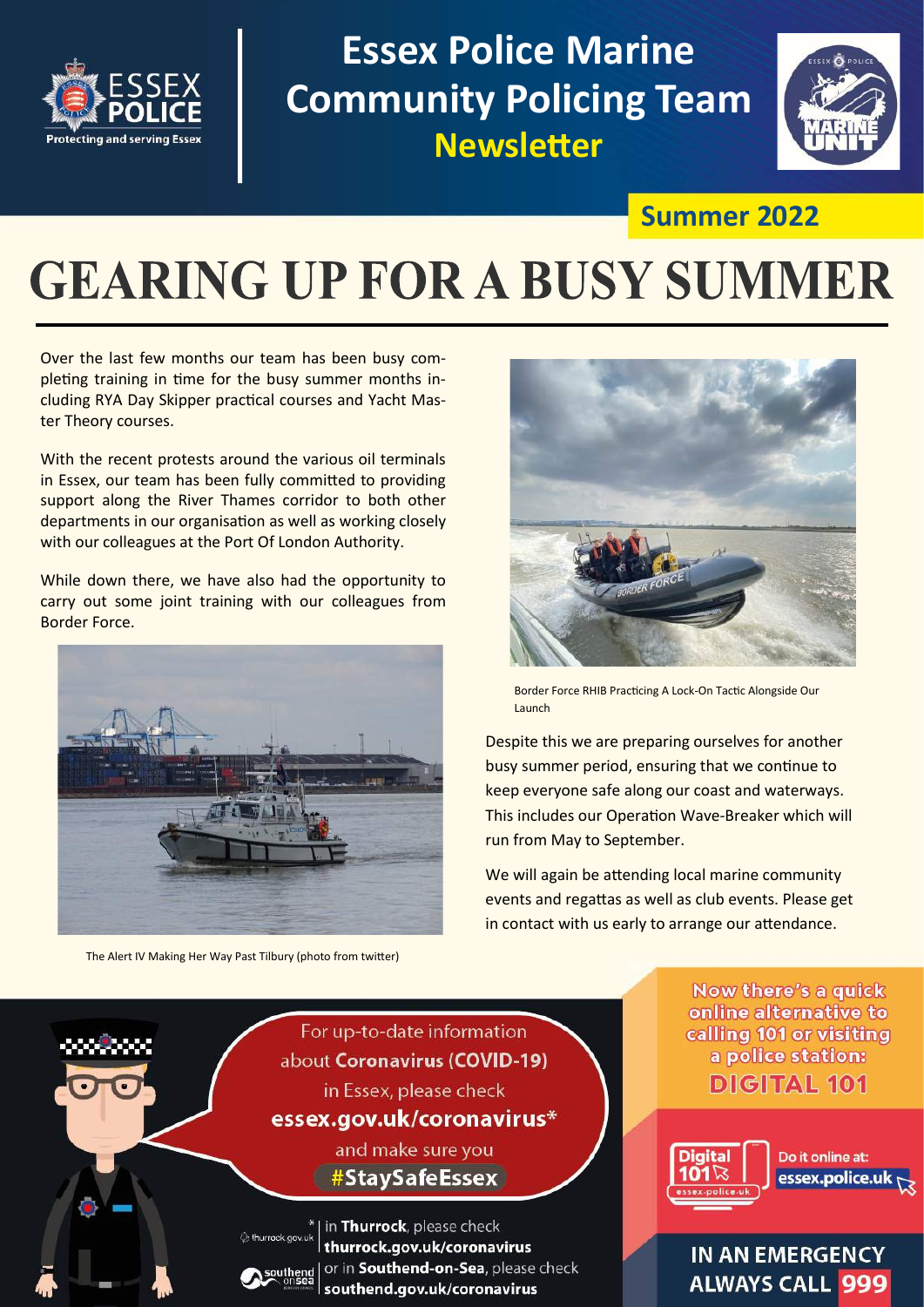## **Marine Community Policing Team**



#### **Ship Boardings**

Another of our responsibilities includes boarding vessels entering our waters and gathering any intelligence that can be passed to the National Maritime Information Centre and our partner agencies such as Border Force.

Last week we boarded this beautiful cruise liner that was entering the Thames Estuary on her way to berth next to HMS Belfast.

We were welcomed aboard and had the opportunity to speak with the Captain and his crew on the bridge about issues such as how modern day slavery affects the cruise industry, signs to look for and who to raise any concerns to.

Our team are trained to be able to board ships of all different sizes whether they are moving or at anchor and in calm or choppy seas.



We also board smaller vessels to establish their route and ascertain if there are any risks associated with the passage they are on. Again, any information of relevance is acted on or passed to the relevant agency for development.

We recently intercepted this boat after our suspicions were raised around her route. It turned out the vessel was being delivered by a crew from the south coast

We were also joined on this particular occasion by the team from BBC Look East who were with us to learn more about our work and see first-hand what we do.







### **Email us at marineu@essex.police.uk**

IN AN EMERGENCY **ALWAYS CALI** 

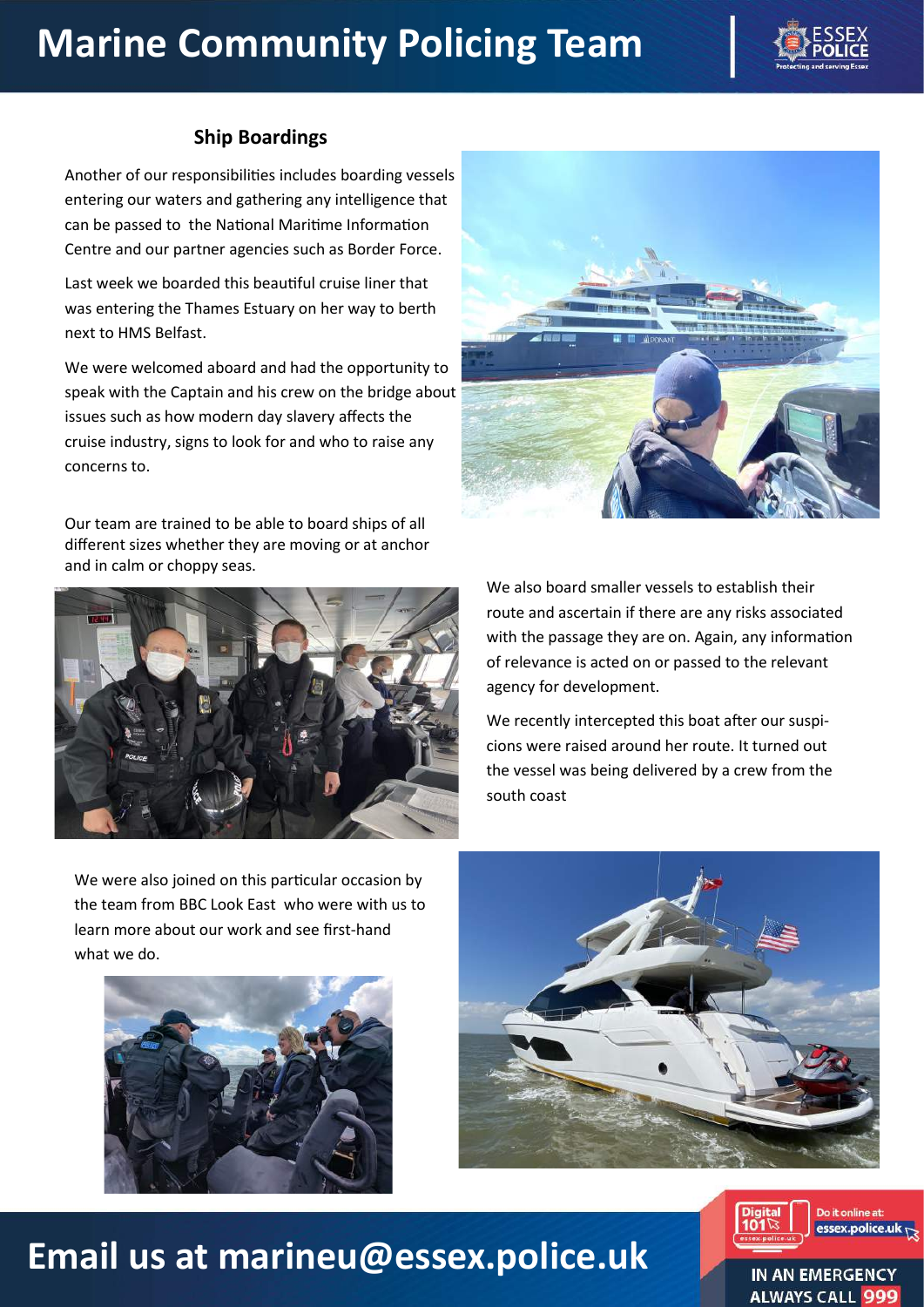# **Marine Community Policing Team**

We are a team of Essex Police Officers based at Burnham on Crouch who have responsibility for Policing the entire coastline of Essex from Mistley in the North right round to Crayford Ness on the border with the Metropolitan Police as well as the inland waters.

The team consists of 1 Sgt and 5 Pcs, however we are supported by 2 Special Constables and are able to utilise 12 marine reserve officers from across the force when required.

We have a 42ft launch (Alert 4), a 24ft RHIB (Sentinel) and also have joint use of a Seadoo PWC (jet ski) which Maldon District Council purchased for us to patrol on.

We conduct patrols both on the water and land and our primary focus is -

- Ensuring the coastal and inland waters of Essex are safe for everyone to use
- Reducing Marine related crime and tackling water based anti-social behaviour
- Being visible in our Marine Community
- Engaging with our Community to ensure we understand their concerns and act accordingly to resolve them

**Sgt 2867 Alex Southgate—Unit Supervisor**  QL01 – 07432 560 870 Alex.Southgate@essex.police.uk

**Pc 72598 John Perry—Harwich/Tendring** QL13 - 07966 306 863 John.Perry@Essex.police.uk

**Pc 78110 Fin Clark – River Colne** QL14 - 07815 492 819 Finley.Clark@Essex.police.uk

**Pc 1390 Daren Chambers – River Blackwater** QL15 - 07816 546 470 Daren.Chambers@Essex.police.uk

**Pc 2858 Paul Rawson— River Crouch/Roach** QL11 - 07989 693 899 Paul.Rawson@Essex.police.uk **Including Essex inland waterways**

**Pc 1925 Ian NEWLING — River Thames** QL12 - 07980 711 232 Ian.Newling@Essex.police.uk













**Email us at marineu@essex.police.uk to be added to this newsletter distribution list**

IN AN EMERGENCY **ALWAYS CALL**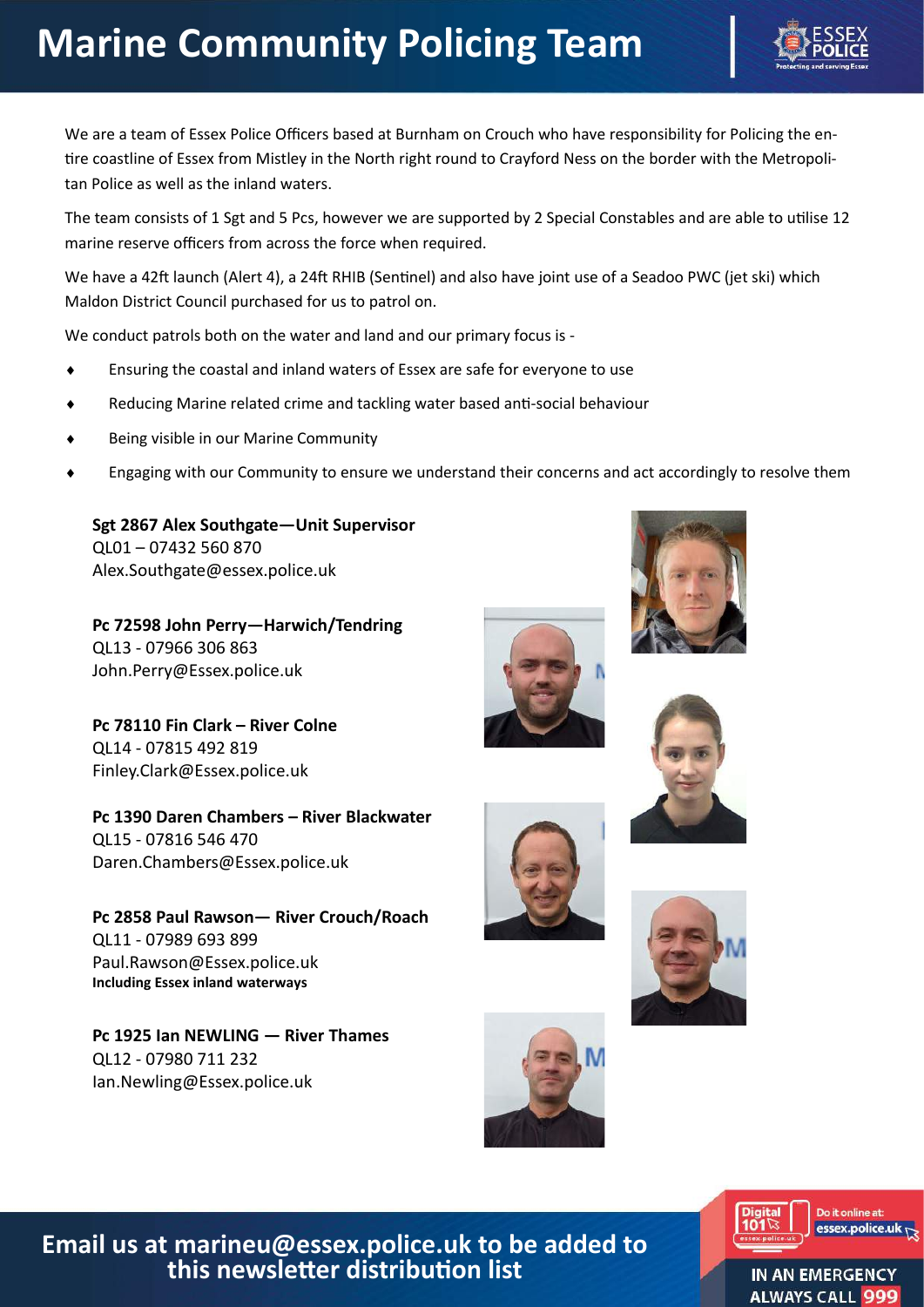

### East Of England Paddle Sports At Osea Island

Attending Community events is a significant part of our job and we are really pleased to announce that we will be supporting the ever-growing East Of England Paddle Sports Club this year. The popularity of paddleboarding and kayaking has increased over the last couple of years and has made the water more accessible to so many more people.

Last week we attended the Round Osea Island event organised by the club where we were warmly received and had the chance to meet so many of our Marine Community. We are really looking forward to their next events.





### Maldon 999 Services Day



There was a good turn out to the Maldon 999 Services Day last month. We took our Maldon District Council PWC along to try and draw in the crowds but as always, it was the Essex Police Dogs who were the stars of the day.

Members of the public were able to learn more about the different capabilities of Essex Police, discuss their concerns affecting the Marine Community and discuss keeping safe on the water.



### **Follow us on Twitter @EPMarine**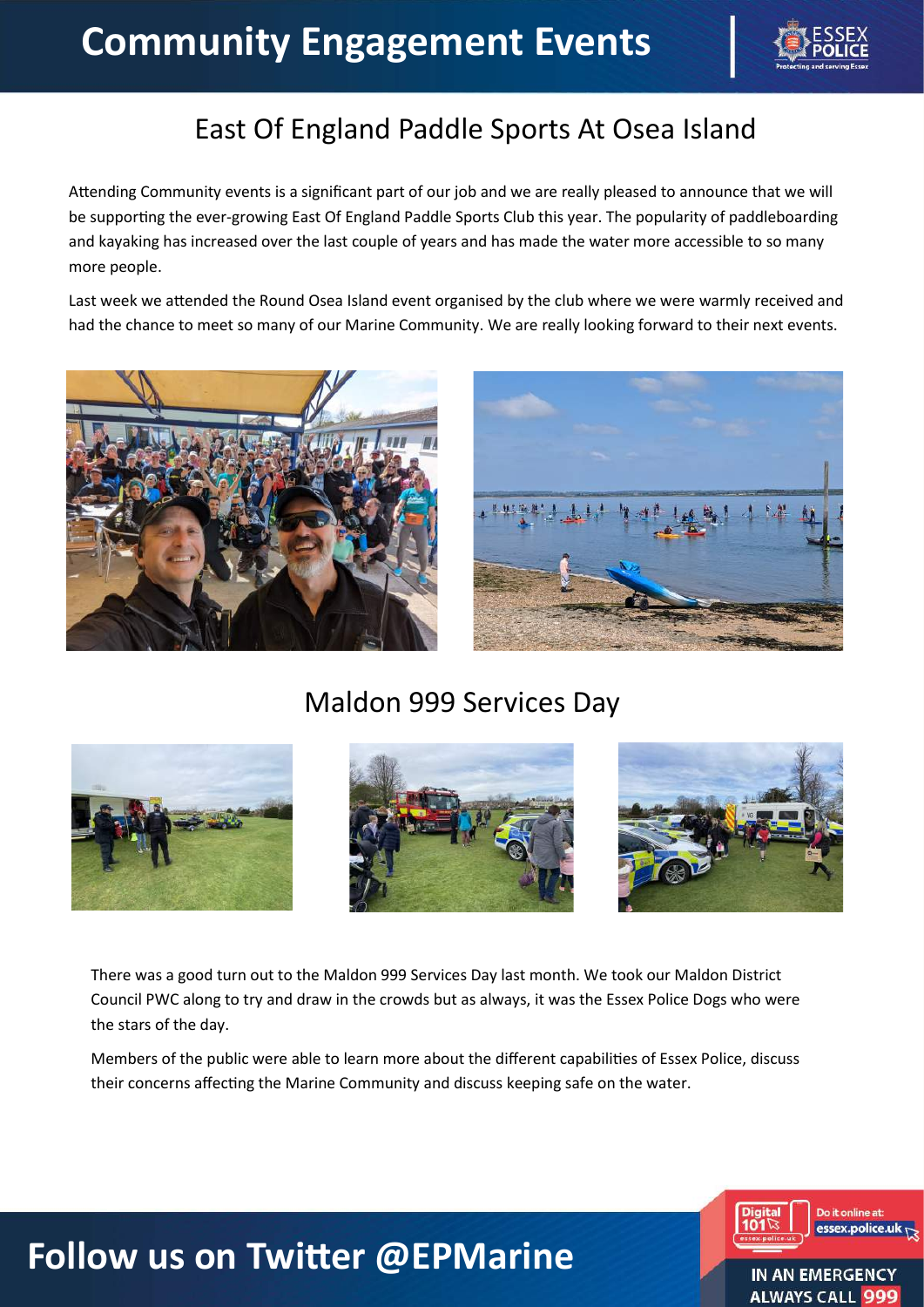## **Marine Community Policing Team**



### **Op Wave Breaker**

On 2nd May our Operation Wave Breaker patrols started up again and it wasn't long before a PWC rider was stopped in the River Colne at Brightlingsea/Point Clear due to the manner of their riding.

The rider was reported to the local council with a view to court action being taken.

As with last year, we aim to keep our waters safe for everyone to use and as such, will take every opportunity to support prosecutions for those who put other's safety at risk.

ASB on the water is one of the main issues affecting the Marine Community and our team is committed to tackling it. However, we need to know about it and we do need to know via the correct channels so that we can build an accurate picture of where our hot-spots are along the coast.

To report Anti-Social Behaviour on the water you can call 101 or use the live-chat on our website.

Always call 999 in an emergency.

### **Migrant Vessels**

Over the last few weeks we have had several reports of large RHIBs being found washed up on the Essex Coastline. These have been vessels which have been used for migrant channel crossings.

When these large vessels are located by the authorities in the channel, the occupants are removed and the vessels are marked up with a reference number before being set adrift. Unfortunately there isn't always the capacity to recover the vessels and so the reference number on the side of them allows them to be paired up with a specific incident when they are located washed up on the shore.

If you find one of these vessels either on the shore or afloat, please always ring 999.







### **Visit www.essex.police.uk/marine**

IN AN EMERGENCY **ALWAYS CALI**